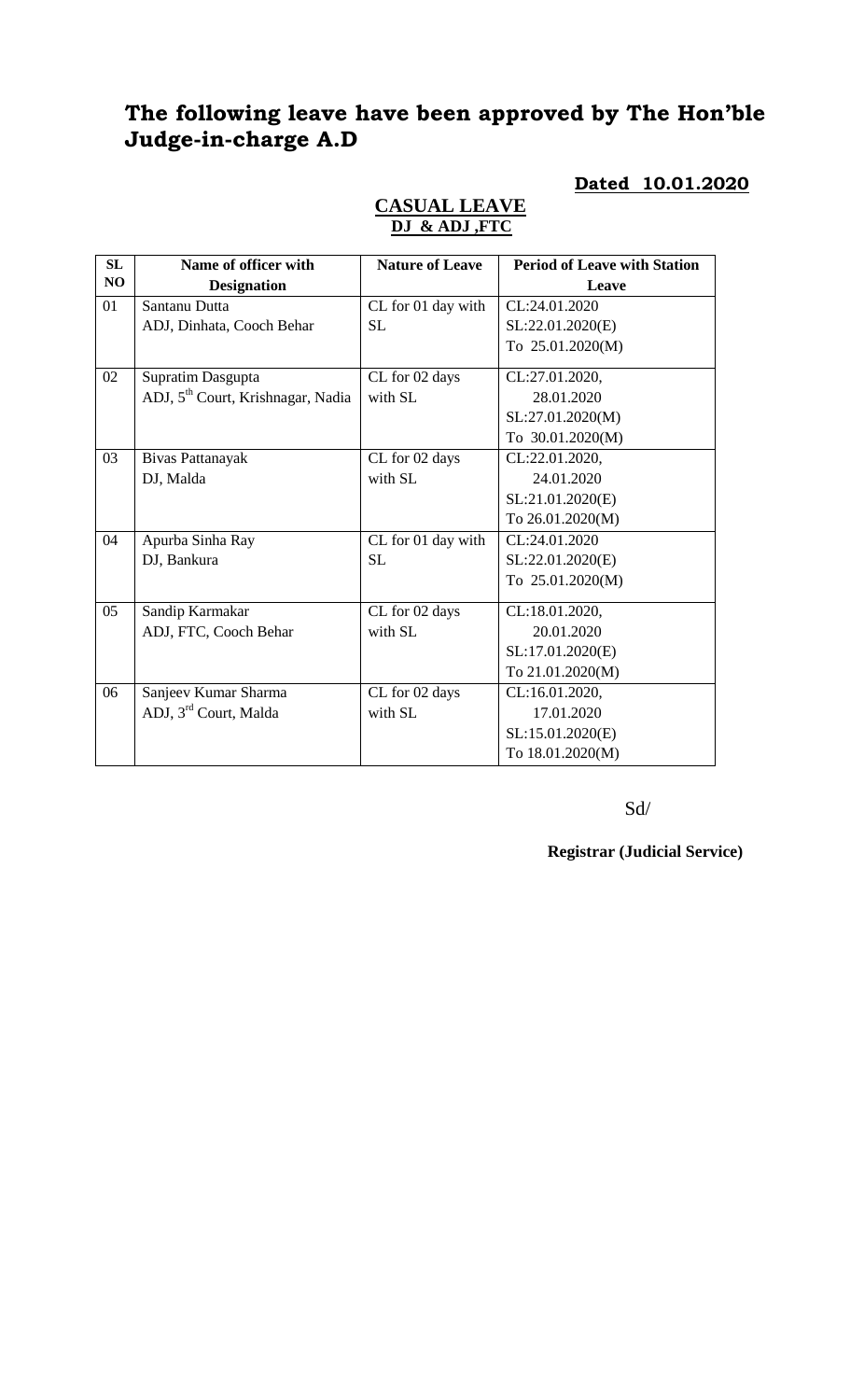## **The following leave have been approved by the Hon'ble Judge-in-Charge A.D.**

## **Dated : 10.01.2020**

#### **ADJ, FTC/ CJ(SD)**

| SL<br>NO | Name of officer with<br><b>Designation</b>                              | <b>Nature of Leave</b>   | <b>Period of Leave with Station Leave</b> |
|----------|-------------------------------------------------------------------------|--------------------------|-------------------------------------------|
| 01       | Smt. Sanghamitra Podder<br>Judge, 3 <sup>rd</sup> Bench, PSCC, Calcutta | Earned Leave for 03 days | From 02.01.2020 to 04.01.2020             |

#### **JM**

| SL<br>NO | Name of officer with<br><b>Designation</b>                      | <b>Nature of Leave</b>   | <b>Period of Leave with Station Leave</b> |
|----------|-----------------------------------------------------------------|--------------------------|-------------------------------------------|
| 02       | Sri Sumitava Ghosh, JM, 1 <sup>st</sup> Court,<br>Suri, Birbhum | Earned Leave for 02 days | From 23.12.2019 to 24.12.2019             |

#### **CJ(JD)**

| <b>SL</b><br>NO | Name of officer with<br><b>Designation</b>                              | <b>Nature of Leave</b>     | <b>Period of Leave with Station Leave</b> |
|-----------------|-------------------------------------------------------------------------|----------------------------|-------------------------------------------|
| 03              | Smt. Anamitra Bhattacharya,<br>$CJ(JD)$ , 3 <sup>rd</sup> Court, Howrah | Commuted Leave for 08 days | From 26.11.2019 to 03.12.2019             |
|                 |                                                                         | Earned Leave for 01 day    | On 21.12.2019                             |

Sd/-

 **Registrar (Judicial Service)**